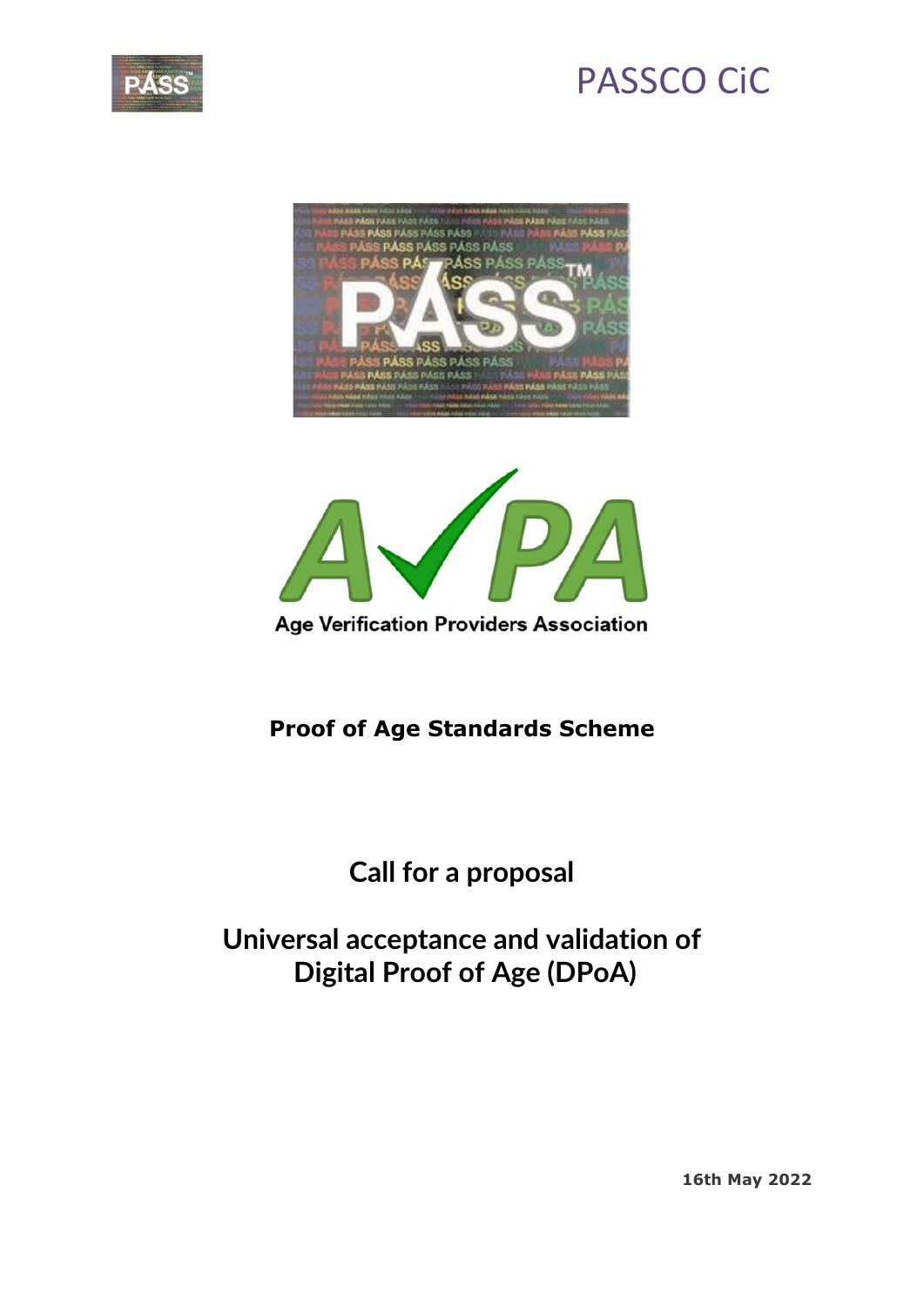### **The Call for a Proposal is issued by PASSCO CiC[1](#page-1-0)**

#### **1 Executive Summary**

This Call for a Proposal aims to find a solution to enable interoperability across Digital Proofs of Age (DPoA) from multiple issuers. The goal is to provide the capability for different solutions to communicate with one another freely and easily, and thereby to allow for the universal acceptance of Digital Proofs of Age (DPoA) by any relying party.

This exercise will establish a pre-approved PASS Scheme compliant universal method of validation, in accordance with the PASS 5 Standard<sup>[2](#page-1-1)</sup>. Such pre-approval would negate the need for the validation method to be audited for individual DPoA issuers using a pre-approved interoperability solution.

*4.14 (e) Their approach to interoperability has been audited by the PASSCO auditors to ensure that it is compatible with these PASS Technical Requirements.*

Solutions will be assessed by their compliance with the need to provide universal acceptance and the wider provisions within this document. Respondents are asked to provide an estimate of the cost to be recovered through a levy, collected from providers by the PASS Scheme, based on the number of DPoAs issued each year, chargeable for 3 years from commencement, by negotiation thereafter. Respondents to the tender should be able to demonstrate a sustainable business model and the ability for innovation to enable the establishment of a long-term relationship with the Proof of Age community.

#### **2 Introduction**

- 1.1 The Proof of Age Standards Scheme (PASS) currently accredits physical card schemes based on agreed standards for both verification of identity and the rigour of the card issuing process, meaning that those accepting these cards can be confident these are valid documents proving age to the standard required in law for age-restricted goods services, including the sale of alcohol, cigarettes, vaping products, bladed items as well as for access to age-restricted and licensed premises such as bars, clubs, pubs, bookmakers and casinos.
- 1.2 A growing number of people want to prove their age through a digital application on their smartphone rather than, or as well as, using physical proof of age cards.
- 1.3 The PASS Board recently approved PASS 5 2021, a new standard for the digital presentation of a card on a smartphone. This standard addressed the physical look of the DPoA and essential security measures.

<span id="page-1-0"></span><sup>&</sup>lt;sup>1</sup> The PASS Scheme is operated by PASSCO CiC a not for profit Community Interest Company.

<span id="page-1-1"></span><sup>2</sup> PASS 5: Para 4.14 (e) Their approach to interoperability has been audited by the PASSCO auditors to ensure that it is compatible with these PASS Technical Requirements.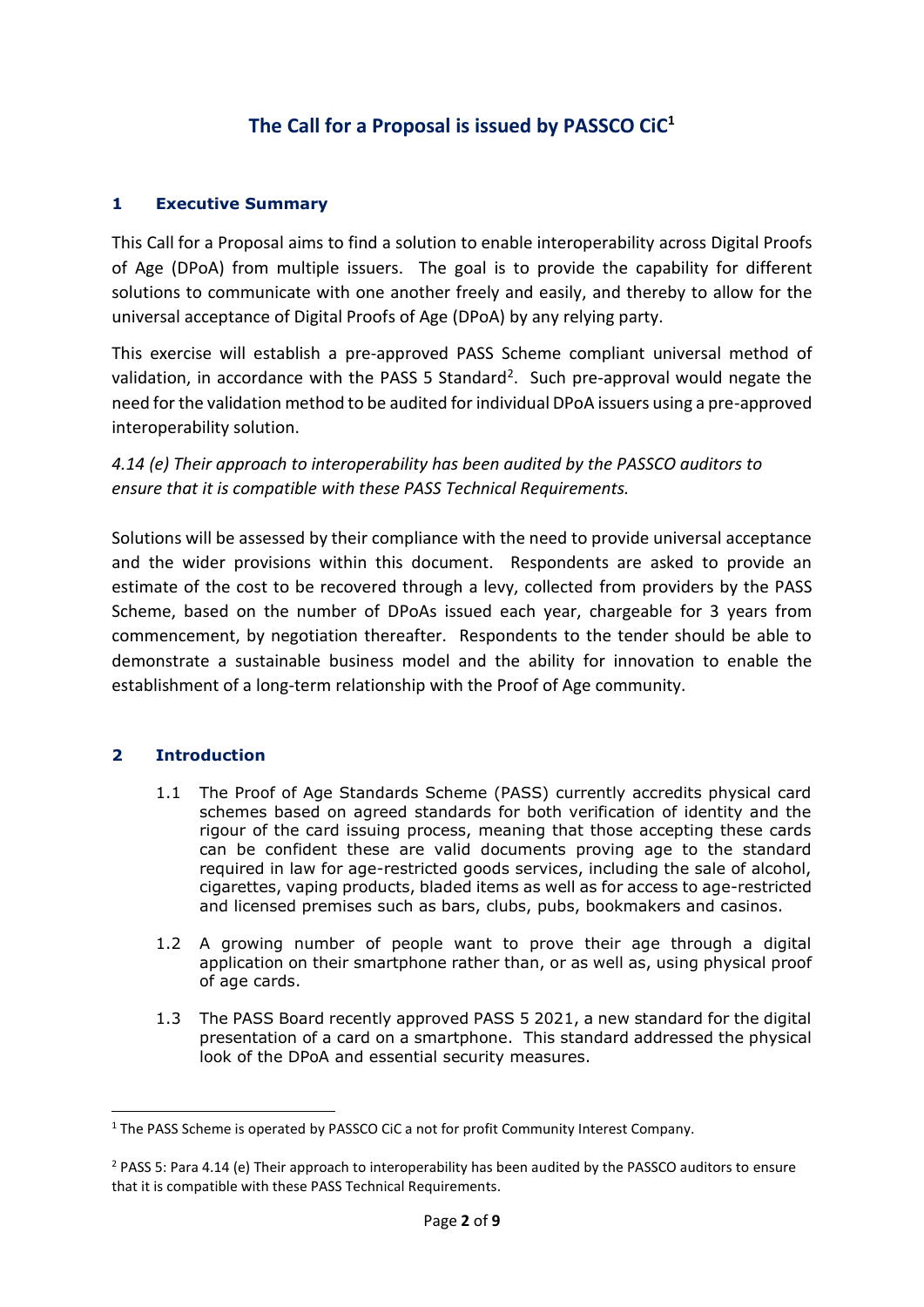- 1.4 The PASS Board has invited the Age Verification Providers Association (AVPA) [3](#page-2-0) , to facilitate the production of a consensus across all interested stakeholders<sup>[4](#page-2-1)</sup> about a suitable single validation mechanism that would be available, as a PASS Scheme preferred interoperability solution, to all Acceptors so they are able to accept DPoA from all Issuers.
- 1.5 The agreed approach is to develop this Call for a Proposal (CfP) and invite innovative proposals which address the requirements set out herein.
- 1.6 PASS 5 does not address how cards from multiple Issuers can be accepted universally. Issuers are required by the standard to demonstrate how they would offer interoperability, but the method for this is not specified.
- 1.7 The purpose of this CfP is to identify a suitable method for validating Digital Proof of Age.
- 1.8 This CfP seeks solutions to enable any number of Accredited PASS Card Issuers to operate via a shared mechanism for the validation of their cards
- 1.9 This CfP and the solutions it generates only necessarily applies to DPoA issued under the PASS regime. Other digital proofs of age issued without the endorsement of the PASS scheme could operate independently and seek separate approval for legal acceptance under relevant age-restrictions.
- 1.10 The PASS Board retains ownership of the PASS logo, giving it control over the use of system created by this process by PASS Scheme approved Issuers.
- 1.11 The interoperability solution will be self-funding, with Issuers continuing to make a royalty payment to PASS including an annual contribution to cover the cost of interoperability (See [6](#page-7-0) for more detail).

#### **2. Background**

- 2.1 The PASS card scheme is operated by a Community Interest Company, PASSCO C.I.C., providing accreditation to suppliers of physical Proof of Age Cards in the UK. The card suppliers are assessed against strict standards and criteria by qualified independent auditors. Sellers of age-restricted products can be confident in the validity of cards with a PASS holograms, safe in the knowledge that the scheme is supported by the police, trading standards and a wide range of relevant trade bodies.
- 2.2 Some 800,000 children turn 18 in the UK each year. Currently, approximately 200,000 plastic cards are issued annually. Around 22-24% of 18-25 year-olds in the UK possess a PASS approved card (All young people in Scotland aged 11-26 can apply for a free Young Scot National Entitlement Card which is part of the PASS Scheme).
- 2.3 PASS now wishes to include Digital Proof of Age cards which can be stored, displayed and validated on a smartphone.

<span id="page-2-0"></span><sup>&</sup>lt;sup>3</sup> The AVPA is a trade association representing a large number of providers of age verification solutions

<span id="page-2-1"></span><sup>4</sup> This is not limited to members of the AVPA.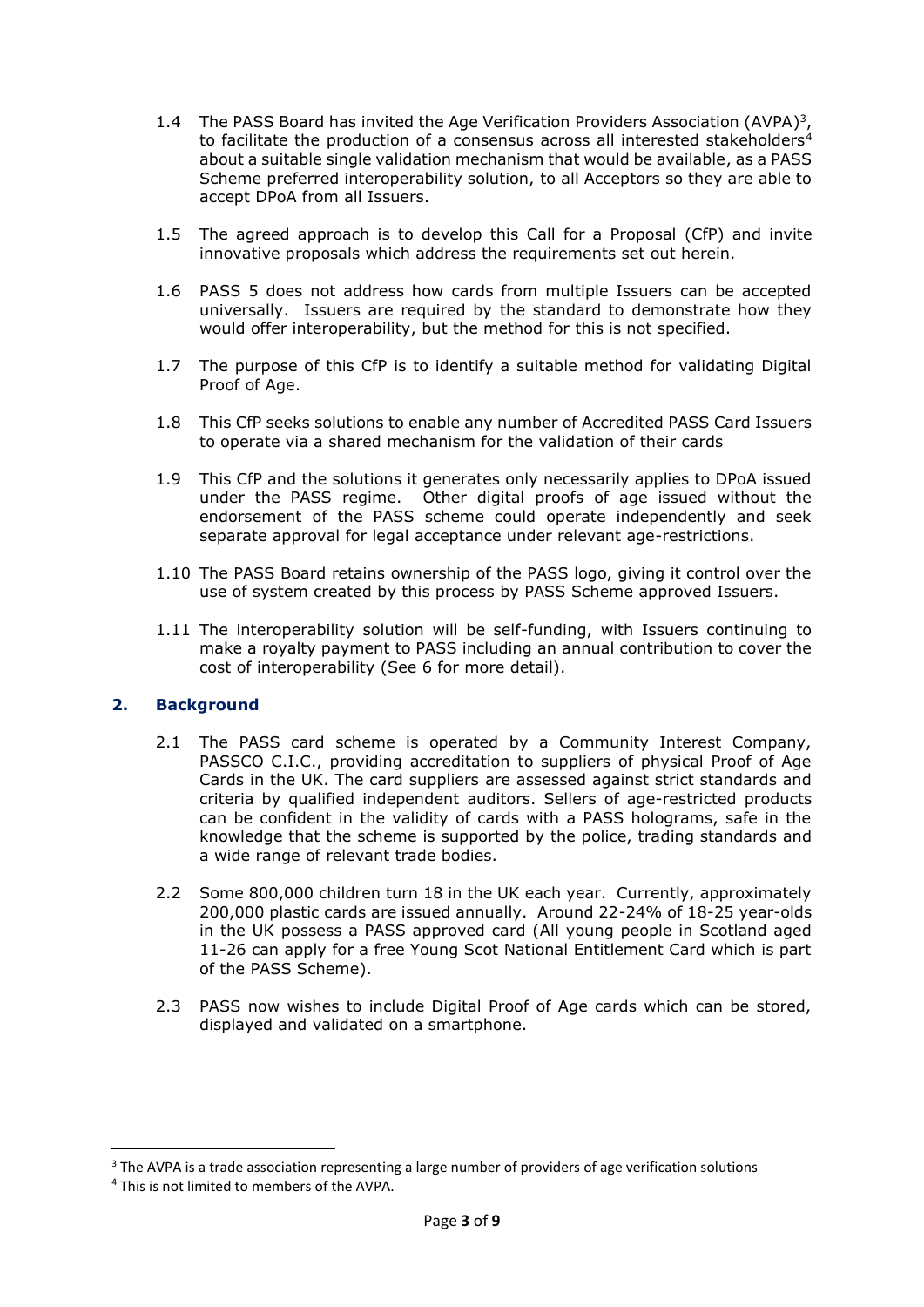- 2.4 The UK Government is "keen to encourage efforts to develop new technology to improve the experience of consumers and retailers when purchasing age restricted products."[5](#page-3-0)
- 2.5 Currently DPoA are being developed for a number of sales methods:
- 2.5.1 **Face-to-face tills** where staff confirm a customer's age in person
- 2.5.2 **Face-to-face** access to goods or services situations where tills or dedicated scanners are not used e.g. pubs, restaurants, gaming, entrance challenges etc.
- 2.5.3 **Self-service tills** where currently staff confirm a customer's age in person. but innovative solutions are now available to replace this with technical mechanisms e.g. facial recognition of customers who have pre-enrolled and already proven their age, or whose age is reliably estimated using facial estimation.
	- 2.5.4 **In-aisle purchases** where customers scan products as they select them, and are able to pay online without using a till.
	- 2.5.5 **Lockers** where customers pick-up goods which have been purchased in advance online and are delivered to a central point to await collection. This may be in a range of places e.g. a store, a transport hub or in stand-alone premises
	- 2.5.6 **Delivery** grocery delivery with a range of operational models

#### **3 Progress to date**

- 3.1 Considerable progress has already been made in delivering a solution to meet these requirements. A new PASS-5 standard sets out the requirements for the presentational design of the digital card and generic requirements for its core security.
- 3.2 PASS-5 does not define a solution for interoperability but in section 4.14, requires all Issuers of DPoA to set-out how they will achieve it:

<span id="page-3-0"></span><sup>&</sup>lt;sup>5</sup> Government recognise advancements in technology and the need for agreement on what constitutes an acceptable form of digital ID for age-verification purposes. We have also commissioned the PASSCO board to produce a set of standards for digital ID. (Hansard comment from HO Minister of State, Baroness Williams, in the Lords debate on 13 July 2020)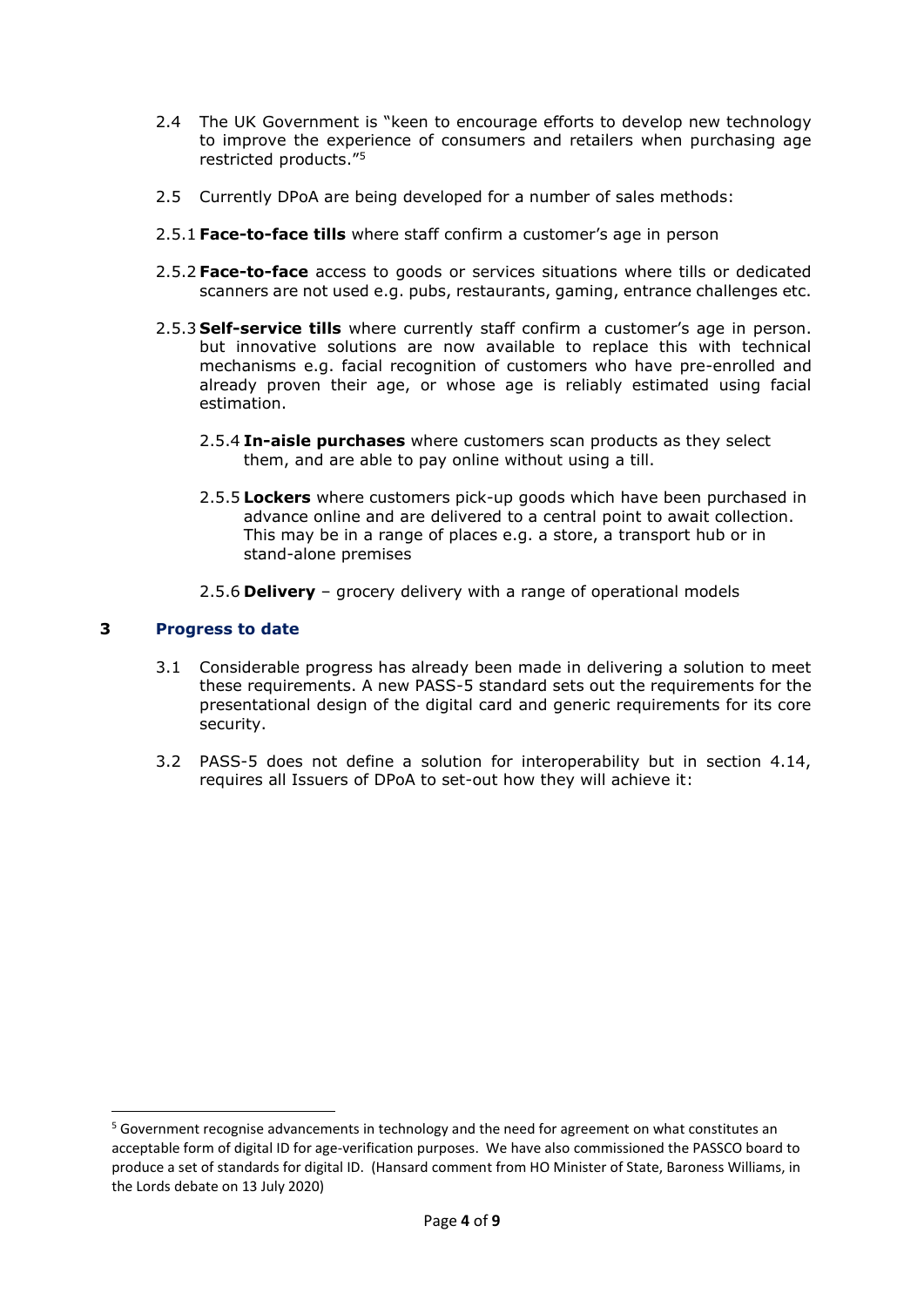### *Use of the PASS Trade Mark by Providers of DPoA Interoperability Services*

- 4.14 An Accredited Provider or any DPoA Interoperability Service shall not use the PASS Trade Mark to indicate that their DPoA is compatible with these PASS Technical Requirements unless:
	- (a) They have submitted an interoperability statement to PASSCO;
	- (b) They have produced an integration protocol for their system in accordance with the Interoperability Guidelines issued by PASSCO;
	- (c) They have provided a copy of their interoperability statement and integration protocol to all Accredited Providers of DPoA;
	- (d) They have not established or attempted to establish any exclusivity arrangements with any individual relying parties;
	- (e) Their approach to interoperability has been audited by the PASSCO auditors to ensure that it is compatible with these PASS Technical Requirements.
- 3.3 The outcome of this CfP process will enable Issuers to meet the requirements set out in sub-paragraphs (a), (b), (c) and (e) above, delivering the "uniform approach" referenced in the Note.
- 3.4 A number of suppliers are now trialling their own digital proof of age products, facilitated by a Home Office sandbox. See section 10 below for examples.
	- 3.4.1 Each has its own approach to validation to prevent misuse but these generally rely on a direct relationship between the DPoA Issuer and the Acceptor.
- 3.5 DPoA Acceptors currently need to integrate their existing till software or other Point-of-Sale technology (e.g. card readers) with each Issuer whose DPoA they wish to accept. Any interoperability interface must be effective with all Issuers.

#### **4 Requirements**

- 4.1 The PASS Board supports an open and competitive market in the provision of DPoA, and has concluded that a DPoA from any provider must be able to be validated by any Acceptor.
- 4.2 The requirement this CfP seeks to address is primarily [4.3.1](#page-5-0) below, universal acceptance.
- 4.3 The general requirements for the solution this CfP seeks to find are: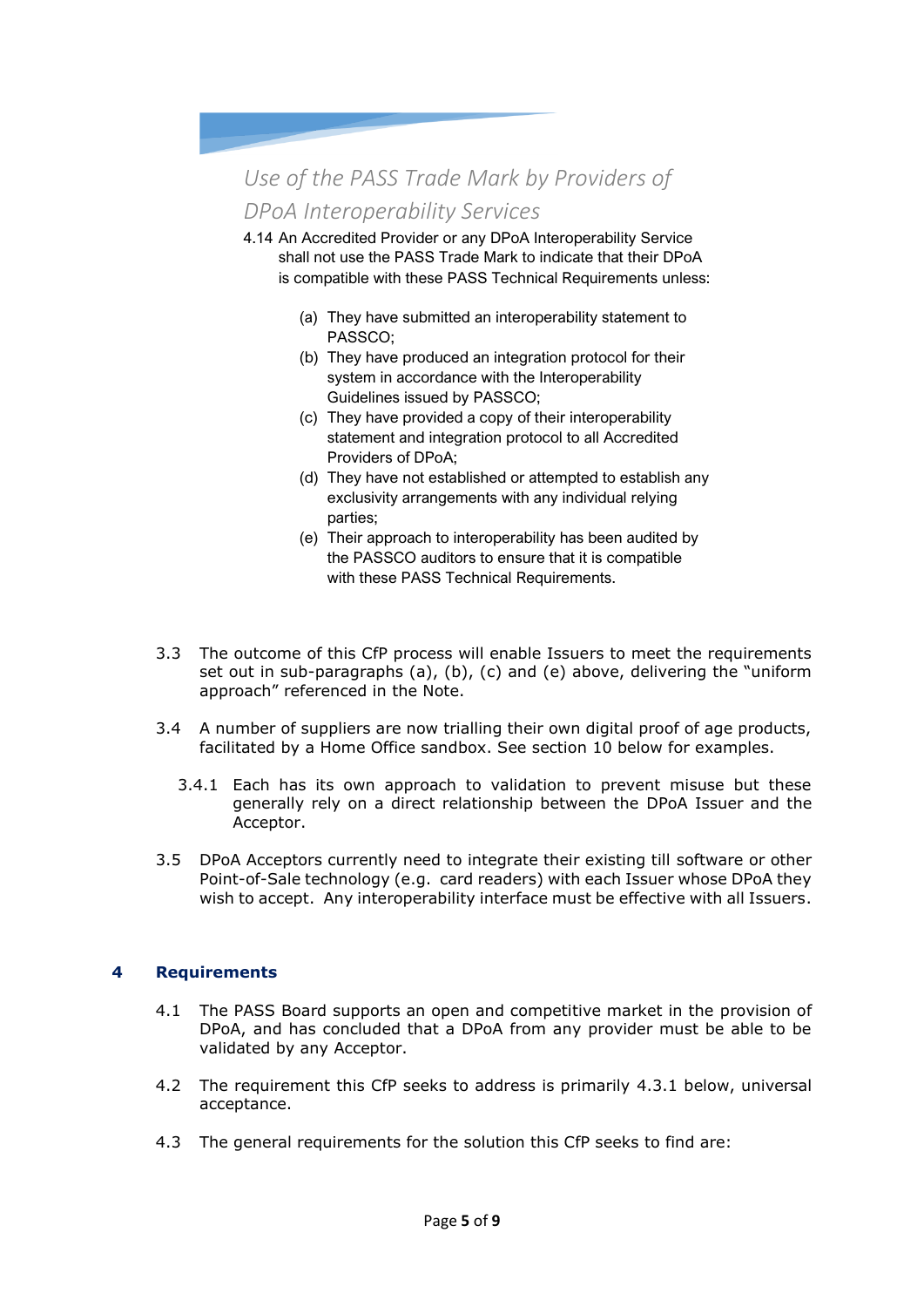#### <span id="page-5-0"></span>**4.3.1 A DPoA supplied by any approved Issuer MUST be universally acceptable to all Acceptors**

- 4.3.2 The presentation of the DPoA MUST be recognizable by acceptors' staff already familiar with plastic PASS cards without extensive additional training.
- 4.3.3 Relying parties MUST not require extensive or expensive new hardware e.g., no more than a smartphone or existing, widely-deployed point-of-sale technology.
- 4.3.4 The solutions MUST be easily integrated with existing POS systems e.g. tills, credit card readers etc.
- 4.3.5 The DPoA validation process MUST be at least as secure as its plastic predecessor – but may provide increased level of security to protect against tampering, forgery and borrowed credentials.
- 4.3.6 The solutions MUST allow PASS to authorize and de-authorize providers, allowing and withdrawing access to the validation system, and de-activating any individual DPoA supplied by an Issuer which is no longer authorized.
- 4.3.7 Bidders MUST describe how their proposal is commercially sustainable.
- 4.3.8 Solutions MUST facilitate compliance with the provisions of the PASS5 standard, and allow providers to adopt one or more of the technical mechanisms for "revealing" the DPoA i.e. matrix code or near-field communication, and is universally required of all providers to ensure universal acceptance by relying parties is guaranteed.
- 4.3.9 The solution is in effect strategically important national infrastructure, so any business critical element MUST be deliver 99.9% uptime, 365 days a year such that age-restricted sales can be made in a legally compliant manner. Any failure of this solution MUST not disrupt the commercial operations of Acceptors for more than 5 minutes (See also 4.4.6).
- 4.3.10 The solution MUST protect the privacy of consumers by applying privacyby-design and adhering to the principle of data minimisation.
- 4.3.11 The solution MUST not create any additional database of personally identifiable information (PII).
- 4.3.12 The solution MUST not allow Acceptors to record any PII without the additional and explicit consent of the consumer.
- 4.3.13 The solution MUST be secure to prevent unauthorised external interference.
- 4.3.14 The solution MUST protect commercially sensitive information from being accessed by any party which does not own that data. For example, if data on the volume of DPoA presentations by Issuer is collected, it should only be visible to that Issuer, and likewise, if the volume of presentations to an Acceptor is recorded, it should only be visible to the Acceptor. Any administrative access for accounting or audit purposes should be carefully controlled and where possible anonymised.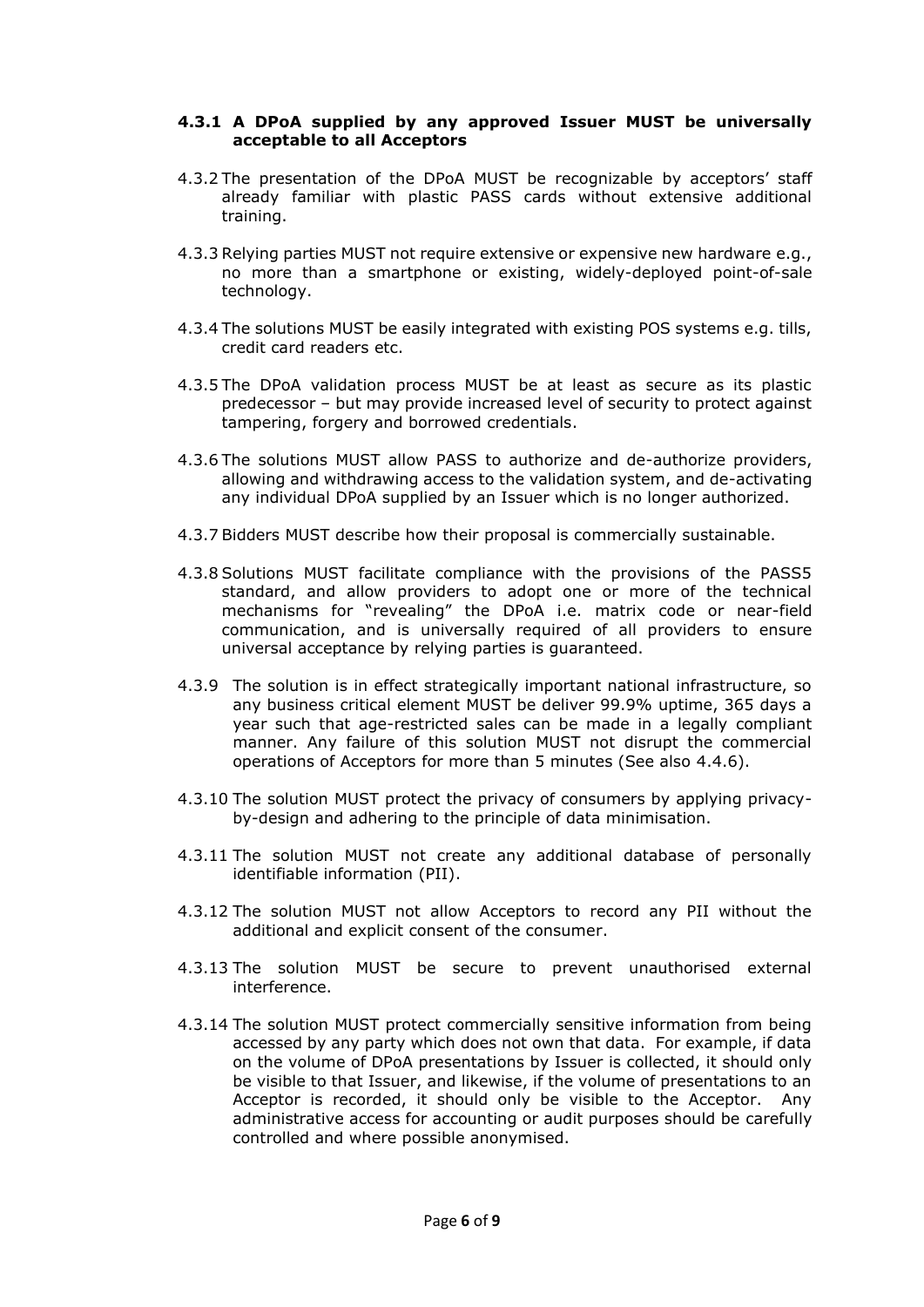- 4.3.15 The provider of the solution MUST charge all Issuers based on the same rate card. Discounts are not permitted unless offered to all Issuers on an equal basis.
- 4.3.16 The PASS Board MUST retain the ability to approve Issuers and to withdraw that approval. If approval is withdrawn, the solution should allow for DPoA issued by that Issuer to be immediately invalidated, or invalidated to an agreed schedule.

Additional requirements:

- 4.4 In addition, additional requirements for the solution this CfP seeks to find which will be considered favourably are:
- 4.4.1 The solution MUST monitor the number of DPoA issued by any provider, as this is the basis of charging for participation in the PASS Scheme.
- 4.4.2 The solution MUST be built on agreed international standards
- 4.4.3 The PASS Board does not wish to determine the commercial arrangements associated with the introduction of a universally accepted DPoA but does wish to facilitate a wide range of options.
- 4.4.4 The PASS Board wishes to encourage new entrants to become Issuers. Commercial proposals which take this into account will be favourably considered.
- 4.4.5 It may be assumed that Acceptors need to have access to basic technology to validate DPoA. This SHOULD be inexpensive and preferably already ubiquitous e.g. a smartphone, or widespread POS devices.
- 4.4.6 It may be assumed that Acceptors have access to the internet/phone connectivity. Solutions SHOULD enable offline operations which will be favourably considered, recognising the level of assurance under such a contingency may be reduced.

Acceptors do not wish to have to undertake extensive re-training of their staff either to recognise or to validate DPoA. Solutions SHOULD minimise this burden.

#### **5 Commercial and Governance arrangements**

- 5.1 The PASS scheme is a standards body not an operational entity, and its governance function is currently funded through a small commission per card issued).
- 5.1.1 Issuers pay an annual Membership fee per card issued to PASS, as well as levy to purchase physical PASS Holograms.
- 5.2 It would be simplest to mirror this arrangement for DPoA, with an additional fee per DPoA payable to cover the cost of interoperability, albeit annually recurring, to reflect the ongoing cost of any infrastructure or management processes. Alternative commercial arrangements will be considered but must be acceptable to the PASS Board.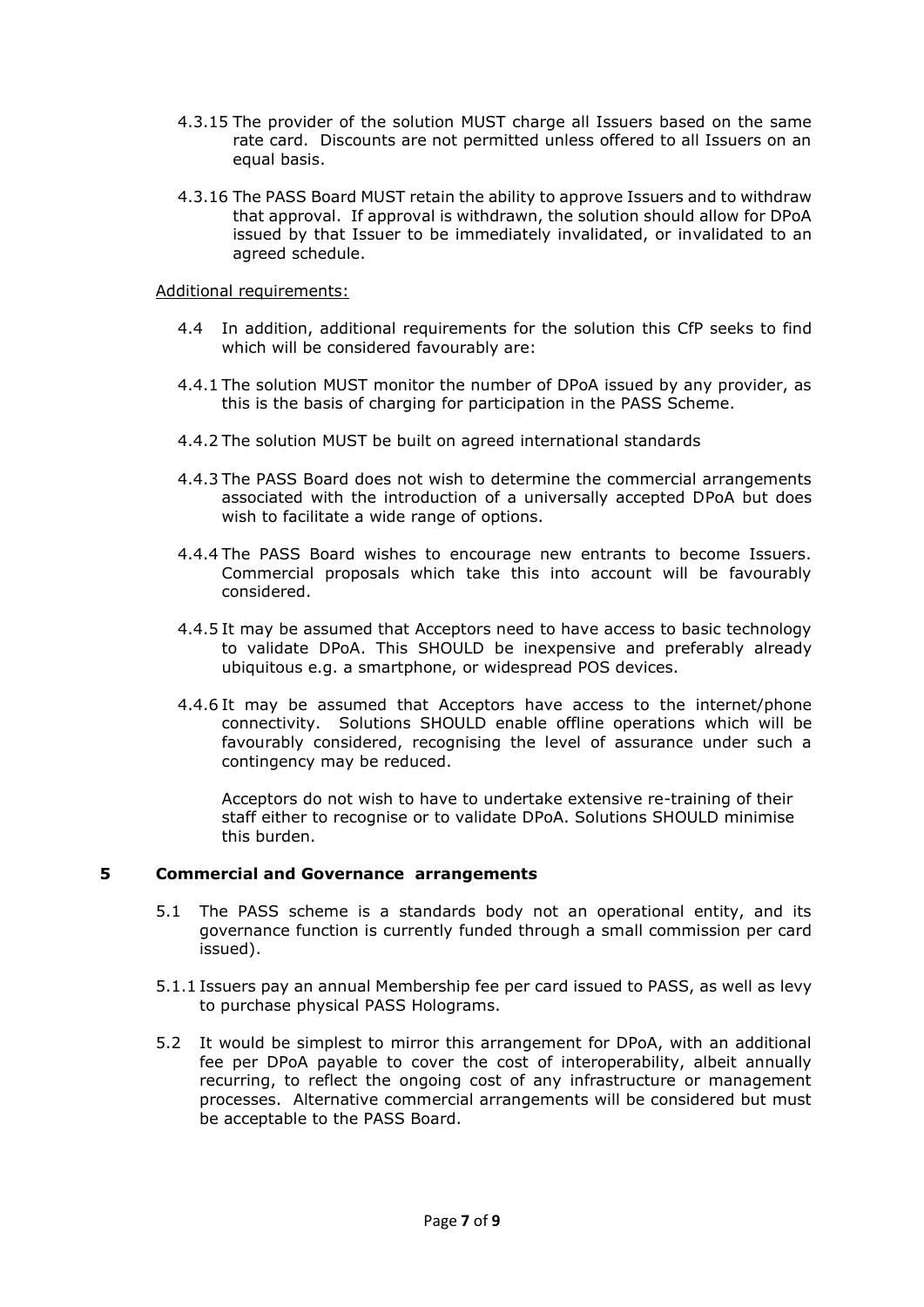- 5.3 There is no central funding available from either the PASS Board or AVPA to develop any solution, beyond the resource required to facilitate this CfP process and provide ongoing governance.
- 5.4 Bidders should set out how they would structure their fees to continue to recover the costs of the PASS scheme, as its user-base transitions from plastic to digital proof of age, and the fee it would charge for the provision of the service e.g. x pence per issued (and not cancelled) DPoA per annum.
- 5.5 Bidders MUST set out an exit strategy which would allow for the smooth transition of the scheme to an alternative supplier of interoperability infrastructure at the end of the contract period (3 years from the successful conclusion of the pilot).

#### <span id="page-7-0"></span>**6 The CfP process and how to bid**

- 6.1 Responses must be submitted to [iain@avpassociation.com](mailto:iain@avpassociation.com) and [martin@pass](mailto:martin@pass-scheme.org.uk)[scheme.org.uk](mailto:martin@pass-scheme.org.uk) by 18:00 British Summer Time on Friday 24 June 2022.
- 6.2 Existing and prospective PASS card Issuers are not precluded from bidding. They must make clear in a specific statement how selecting their solution will not give them an advantage over other issuers.
- 6.3 All responses will be considered by the AVPA and the PASS Board with a view to selecting a "preferred supplier". The technical aspects of the solution will be reviewed in collaboration with the industry. with existing and prospective Issuers. Shortlisted suppliers may be invited to present their solutions as part of this review process.
- 6.4 If you have any queries about the tender process or this CfP, then please get in touch with Iain Corby at [iain@avpassociation.com](mailto:iain@avpassociation.com?subject=DPoA%20CfP%20Question) and/or Martin Rawlings (PASSCO) at [martin6rawlings@gmail.com](mailto:martin6rawlings@gmail.com?subject=DPoA%20CfP%20Question)
- 6.5 All technical questions raised will be answered on the AVPA website [here](https://avpassociation.com/uncategorized/proof-of-age-standards-scheme-call-for-a-proposal-questions-and-answers/) so that answers are available to all bidders. Questions must be submitted by 18:00 BST on Friday 10 June 2022
- 6.6 There is no specified format, template or page limit, but responses should take an assessor familiar with this field (i.e. who fully understands this CfP) no longer than 30 minutes to assimilate.
- 6.7 If any part(s) of a response is considered commercially confidential and should not be shared as part of a consultation process with Issuers, this should be clearly indicated. Bidders should aim to ensure enough of their response is available for this consultation process to secure a consensus in support of their solution.

Click on the link below for a copy of the PASS 5 2021: Requirements for Digital Presentation of Proof of Age

https://www.pass-scheme.org.uk/wp-content/uploads/2022/05/PASS-5-2021-Requirements-for-Digital-Presentation-of-Proof-of-Age.pdf